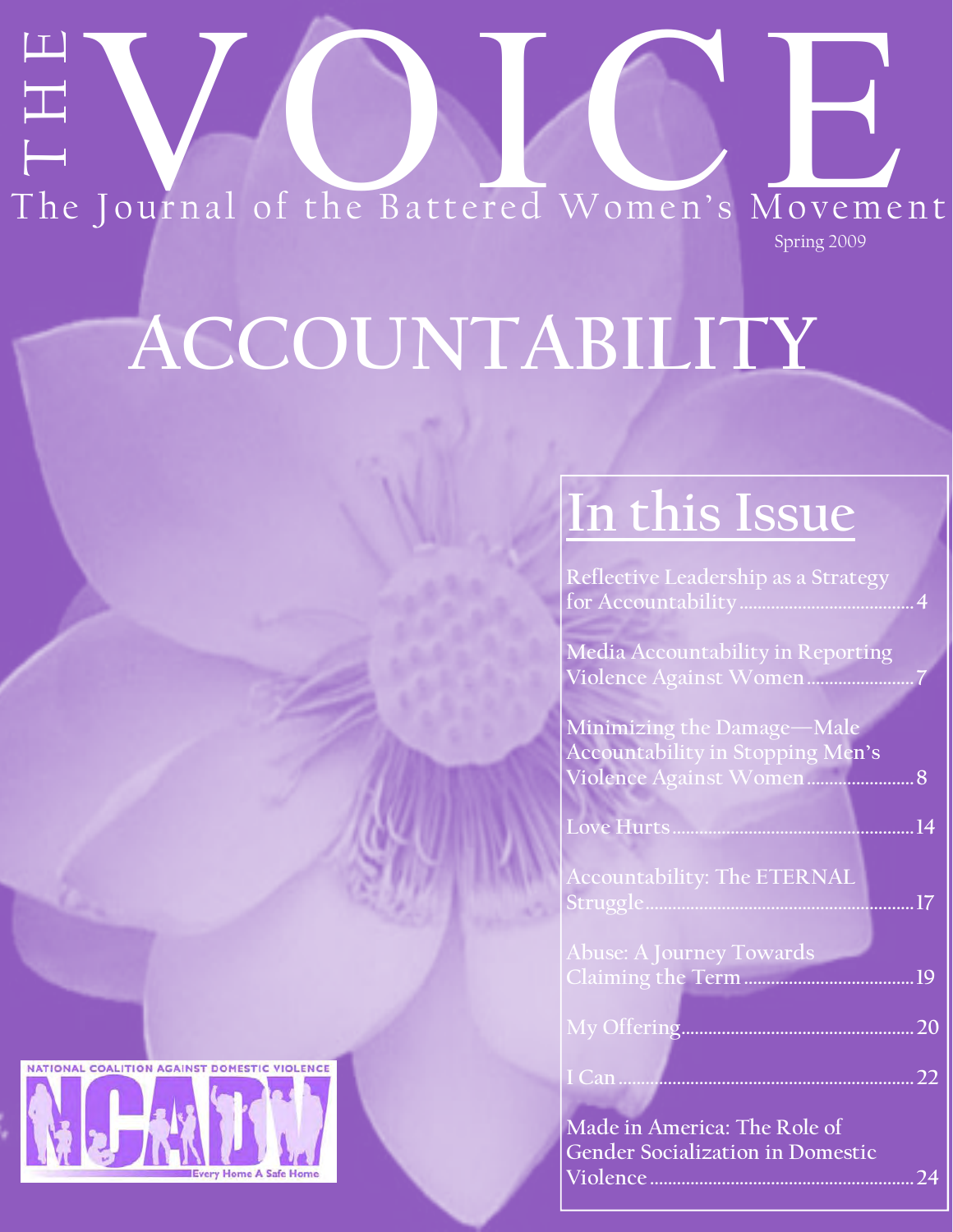## **Minimizing the Damage – Male Accountability in Stopping Men's Violence Against Women**

by Ben Atherton-Zeman, Maynard MA

*My thanks to the many women who helped me write this.* 

 have been working to end men's violence against women for almost 20 years and I am doing this work largely because of the inspiration, teachings, and welcome of powerful, smart, feminist women. We men (myself included) owe it to these women, and to ourselves, to practice true accountability.

More and more men are (finally) joining the movement to end men's violence against women. This is partly because of the efforts of a growing, multiracial movement of men, but it is mostly because of the efforts of women. The domestic violence movement has always invited and urged men to become involved – my gender is a bit slow to respond, but it seems as if we finally are responding.

However, the rush to involve men needs to be tempered with wisdom and caution. Certainly, male involvement can be a positive thing. I believe it is my gender's responsibility to step up and confront the violence that our gender perpetrates. But many communities are reporting that we men who label ourselves "allies" are still a large part of the problem – acting out sexism and denying it, refusing to be accountable to women, or even perpetrating violence ourselves.

#### **Rescue Me**

Certainly, many men who work to end men's violence ARE accountable to women. I could fill this article with examples of men doing positive things across the globe – indeed, I am currently writing a "Men's Monologues Against Violence" that highlights the work of some of these men. So many men I have met are admirable, helpful, moral, honest, and kind, but usually these men have been "raised" by long exposure to feminist women and to survivors of violence.

Why do men choose to do this work? For myself, it was because I had met (and dated) women in college who had been abused and controlled by previous partners. These courageous women shared with me stories of being sexually assaulted, physically assaulted, belittled, paid less, and having their opinions ignored in favor of male opinions. To say nothing of unwanted flirting, sexual harassment, sexist humor, and objectified images of women everywhere they looked.

Hearing what life was like for these women made me

mad. "Well, if you're mad," they said to me, "then you should do something. Not many men are speaking up about this."

So I began volunteering, and later signed up to be an Americorps member for a \$4000/year stipend. I thought I was in heaven – getting to do this work I loved AND getting paid for it!

I pictured myself as a knight in shining armor, riding in to rescue the poor women. But it turns out that women don't need a knight to rescue them. It turns out they need me to stop men's violence in the world. It turns out women wanted me to talk to my own gender.

I went to a Women's Studies conference in Connecticut and I was one of the only men at the conference. An older woman approached me and said, "I really appreciate the fact that you're here. I want you to know that, from the bottom of my heart. But I want to ask you for something. Go home. Go home and talk to the men."

#### **Setting the Bar Higher**

When I receive positive appreciation (or even applause) for doing this work, I drink it in like a man dying of thirst. Yet I began to notice that I was often receiving overwhelming appreciation for actually doing very little.

My female colleagues have noticed this all along and are incredibly frustrated with the dynamic. One colleague in a conservative state has trained five men to be her copresenters, if only to get her voice heard. Four of them are police officers. Lately, she has heard them saying things, making analogies, and telling the same stories she told them originally – and getting more credit for it! Once, in frustration, she called one of them and told him she had a training request and needed a "dick and a badge" to accompany her so that the audience would listen to her. She apologized to him for her rudeness, but I thought it was worth noting that the mere presence of a man standing next to her somehow gave her words more weight.

As a gender, we men are "Johnnies-come-lately" to the issue of domestic violence and sexual assault prevention. Yet when we do show up, we are often listened to more than women, praised more than women, and are paid more than women. Whenever we do the slightest thing,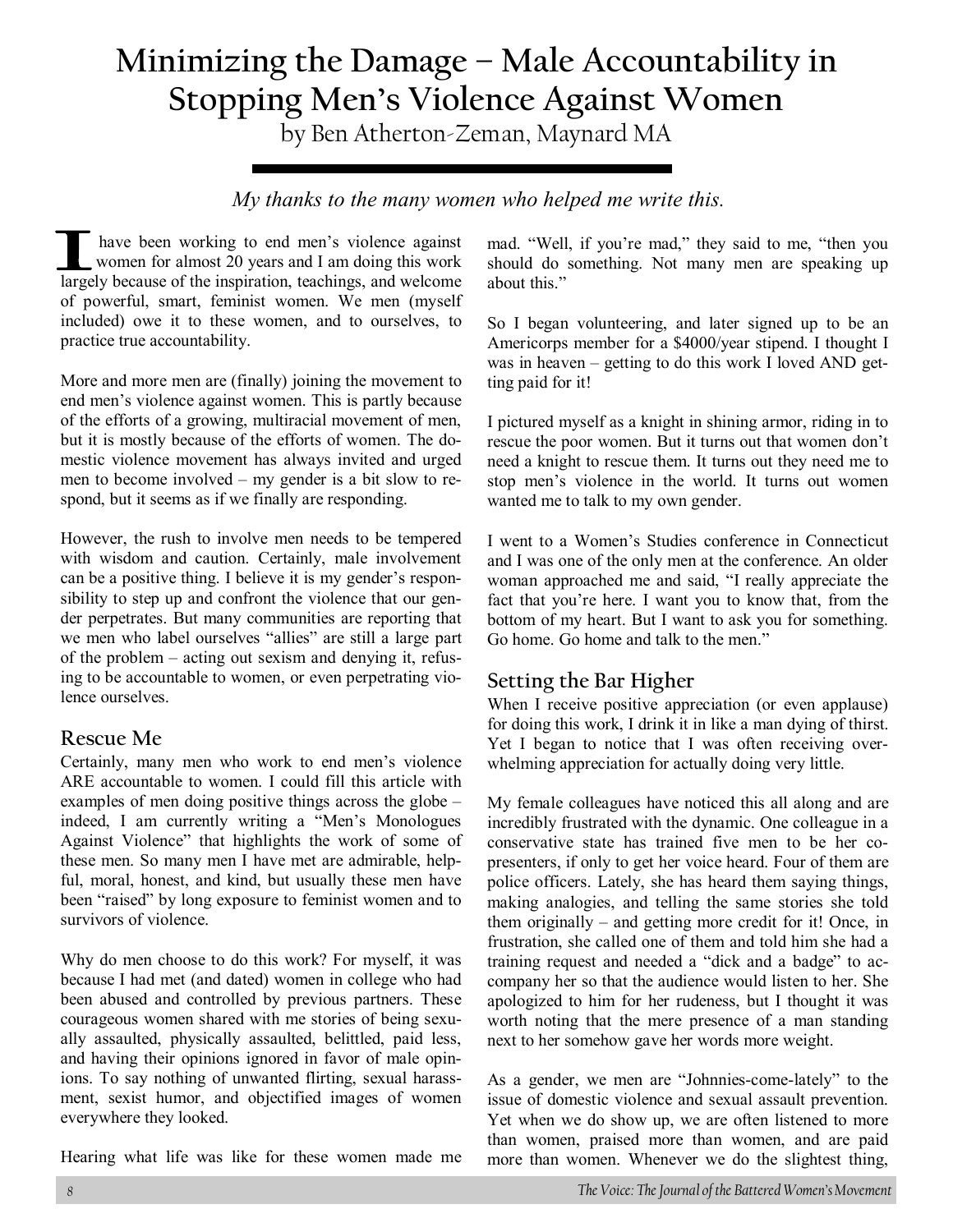we get a whole lot of credit – sort of like fathers in the 80s who were staying home with their children ("Wow, he changes diapers!"). Our abilities to accomplish what women have been doing all along seem impressive to many…especially ourselves.

What do we do with this phenomenon of men getting praise for doing very little? As men, I think it is our responsibility to not only acknowledge the praise, but encourage praise for women as well. We men need to acknowledge that we would not be here if not for smart, powerful, feminist women who did this work long before we did, and who taught us everything we know.

As I have already mentioned, if I say anything smart or insightful in this article, it is probably because a woman taught me that particular concept. If I do anything admirable or brave during my life, a woman probably inspired me to do it. And I need to acknowledge that publicly, not just here. My best teachers were survivors of domestic violence, sexual assault, stalking, and daily sexism. My best thinking was taught to me by Phyllis Frank, Anne O'Dell, Suzanne Pharr, Ellen Pence, Jill Davies and many others, and I need to say that publicly.

Nevertheless, it is tempting to give huge credit to men for

simply showing up. My own desperation to get more men involved makes me want to stand up and cheer whenever a man signs up to volunteer at a domestic violence program. Why isn't my response, "Of course he's signing  $up - it$ 's about time more men signed up!" Many women leaders have confided in me that their desperation for positive male involvement has led them to nominate a man to a Board of Directors or a Coordinated Community Response team, long before that man knew enough about the issue. These men will then make public statements that blame victims and undermine the work of women in that community.

#### **With Friends like These…**

I was excited to meet "Roger" at a state domestic violence conference, and he seemed excited to meet me. Roger was passionate about challenging men to speak out against domestic violence – he eagerly told me about his idea to bring on more men. Roger had invited an NFL football team's cheerleaders to do a routine for men – he said that scantily clad, sexy women dancing around would bring men to the event and then Roger could talk to them about male violence.

I asked him what the local DV program or the state coalition thought about his idea. "Can you believe it?" he replied. "For some reason, they

don't like the idea! But I told them that I know what will reach men."

"Roger," I said, "If they don't like the idea, you can't do it! We have to be accountable to women's leadership."

"Yeah, but they aren't really the experts on what will get men's attention," he replied. After the conference, I emailed him and repeated my assertion that he needed to be accountable to the women who had been leading this work in his state. In the end, he held the event with the cheerleaders despite local and state opposition from the same groups he was supposedly supporting.

After the event, I called the executive director of the local DV program to ask how things were going regarding this man. She sounded exasperated, and began talking about how much time dealing with him and with "Father's Rights" guys took away from her running her agency.

"Wait a minute," I said. "You know that Roger isn't a 'Father's Rights' guy, right? I mean, he may be doing some damaging things, but at least he's not a 'Father's Rights' guy."

"What's the difference?" she replied. "Both sets of guys



239-229-6700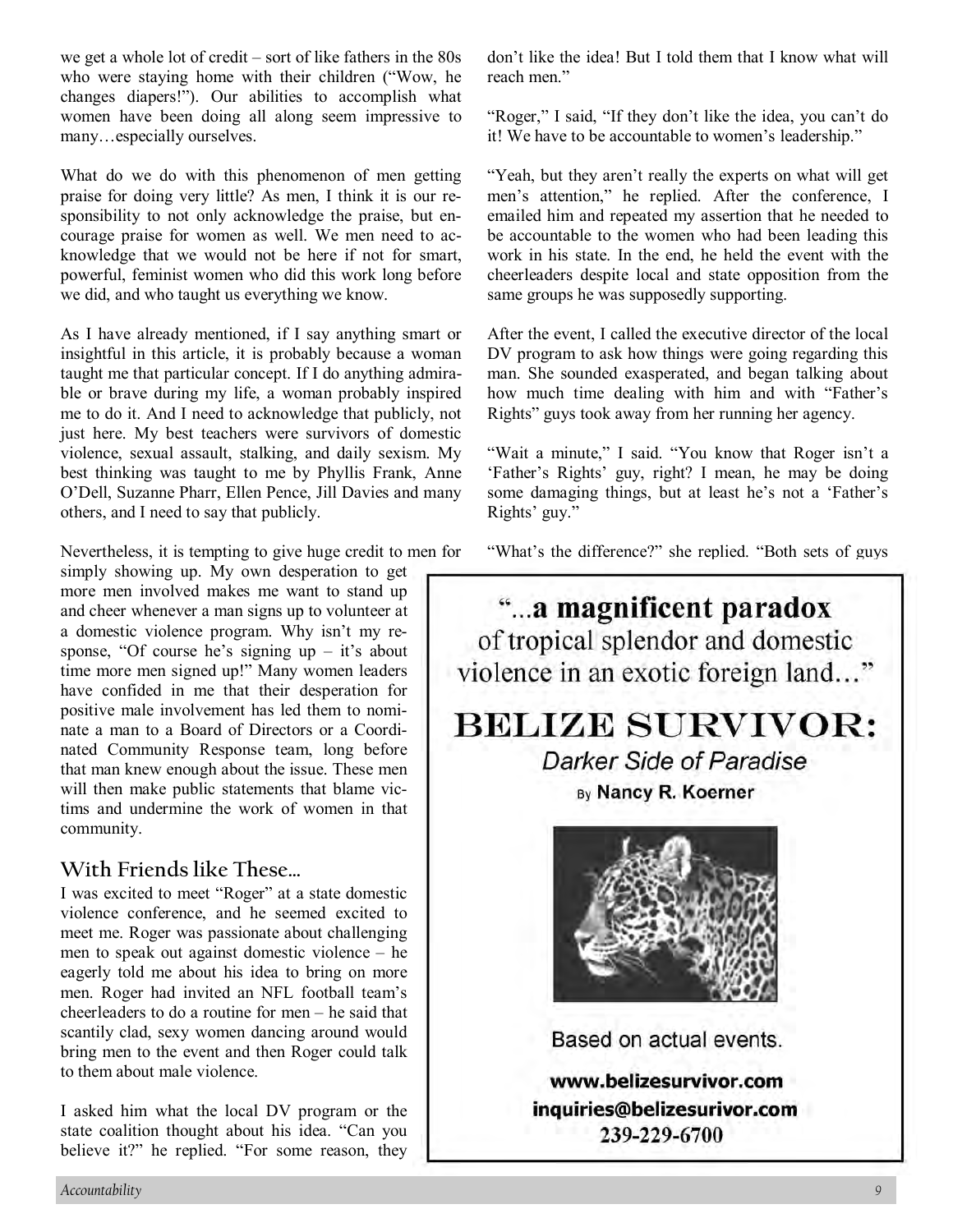take time away from my agency. Both sets of guys make my job more difficult." These men were conflated in her mind. She and her staff had sent out press releases, put out fires locally and statewide, and held meetings to deal with Roger, who was out there supposedly to "help women."

In a different state, another friend of mine is part of what she describes as a wonderful group of men against violence that meets every other month. It consists of about 15 men and 2 women. But she is always the one who reserves the room; she is always the one who brings the food; she is always the one who sends out the reminder emails.

This group of men dutifully put an item on the agenda: "Sexism within this very group." However, this agenda item kept getting put off in favor of other, more "important" agenda items.

The (male) chair of the group would sometimes "assign" action items to the two women members – the men's group would then get the credit for the work the two women had done. As my friend puts it, "Shouldn't it be the other way around?"

As more groups of men begin to organize to challenge men's violence, more of these same groups rely on a few women to do most of the work. In a number of states, women have told me of individual men or men's groups that begin taking on an anti-sexism project, but women end up doing the brunt of the work and receiving very little of the credit. Oh, the irony!

For myself, there have been many times where I have taken women's thinking and posed it as my own. There have been many times where I have interrupted women in meetings, belittled women, and assumed they were not as smart as I was. When I worked at a domestic violence program in Maine, my supervisor was taking a little time at the copier. I assumed she was having trouble, and assumed that I could help her – I began explaining how the copier worked. She patiently said, "Actually, Ben, I have used a photocopier before, and am perfectly capable of doing this myself."

Many times, when I am confronted on my own sexism, I become defensive and try to explain why the thing I did wasn't sexist (as if that'll make it all better). But I've learned (from women) that the important thing is not my intent, but the effect of my behavior. If we men claim to care about women, then we need to care about the impact of our actions, and not just our harmless intent, when confronted on our own sexism.

Of course, all men are socialized with sexism (racism, homophobia, anti-Semitism, etc.) and it takes constant

**[A] friend of mine is part of what she describes as a wonderful group of men against violence that meets every other month. It consists of about 15 men and 2 women... But she is always the one who reserves the room; she is always the one who brings the food; she is always the one who sends out the reminder emails...As my friend puts it, "Shouldn't it be the other way around?!"** 

> work to contradict all the messages we received as boys. However, some of the stories I was hearing about went beyond daily sexism and a lack of accountability. Some men have been told, "I don't feel safe around you, as you do the work that's supposedly for women." These men do not change, convinced they are right. Additionally, some supposed male allies to women have been served with restraining orders, or have been tried and convicted of crimes of violence against women.

> Your "star" man of this week might be convicted of abusing his wife next week. You do not know how we treat our partners at home – you only know how we treat you (remember how charming batterers are in court?). As more and more men become involved in this movement, more and more positive male role models will emerge. But more and more men will disappoint us—these disappointments will sometimes be public and embarrassing.

> I was asked to say something for a church service at Pacific Lutheran University on the topic of involving men in stopping men's violence against women. I wrote the following story for the service.

#### **The Rain and the River**

What was once a beautiful, flowering prairie had become an arid desert. But the rain was determined to bring back the flowers, grasses, and the trees to the desert. Day after day, drop by drop, the rain worked to water the desert and make it green again.

Racing through the desert was a fast, powerful river. One day the rain visited the river and asked for help.

The rain said: "River, you have so much water. Would you help water the desert to bring back the grass and the trees?"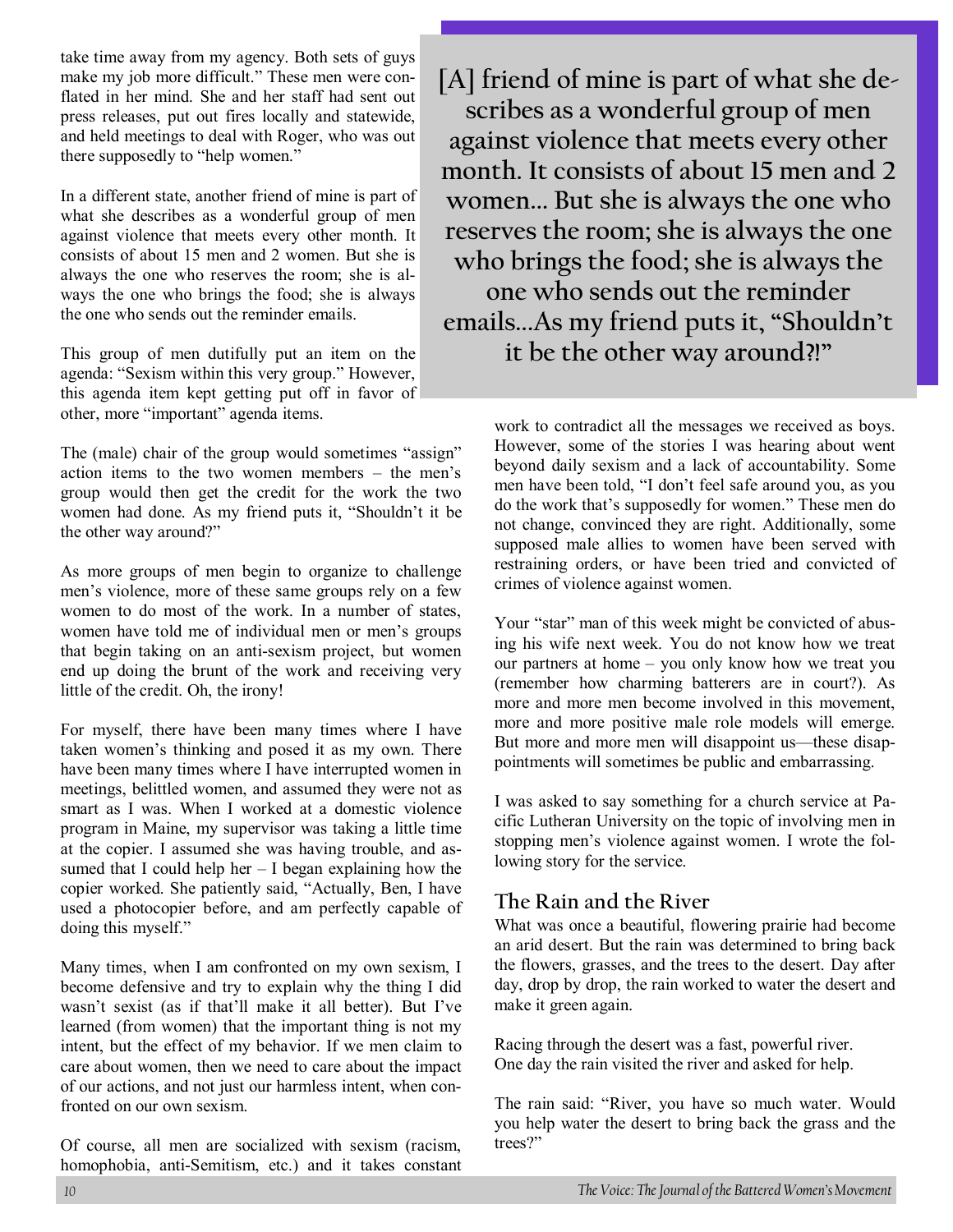"I am too busy," sniffed the river. "I have a job to  $do - I$ have to get to the ocean. Besides, watering the desert is rain's work, not river's work. Leave me alone – you're bothering me."

The rain was disappointed, so she went back to her job of watering the desert. But while she was talking to the river, she had fed the river some of her water. The river had risen a little.

Many seasons later, the rain visited the river again to ask for help. "Please, River – you have so much water. It's a big job, bringing the grass back to the desert. I could really use the help."

The river snorted. "Why do you keep bothering me? I feel attacked every time you say you need my help. Why is this my concern? I have to get to the ocean. Watering the grass is rain's work – leave me alone."

But the rain had again fed the river some of her water. The river's waters had now risen, and he could see the desert a bit better – part of him felt badly that he wasn't helping out.

The rain was, again, disappointed, so she went back to her job of watering the desert. But they had talked longer this time, so the river had risen even higher.

Some seasons later, the rain visited the river yet again. "River!" she said. I'm getting pretty tired of being the only one watering the desert. You really have a lot of water here. I could really use some help!"

The river had risen very high by then, mostly thanks to the rain. He listened to the rain's words, and looked out at the desert. Some bits of grass had been brought back by the rain. Some trees had started to grow. But much more needed to be done.

The river liked to feel useful. He liked to have a purpose. Until now, that purpose had been to rush to the ocean. But in the desert, he saw that he could have a purpose here. He could be useful here.

"All right!" cried the river. "I want to help!"

And the river crashed out of his banks. He rolled over the dry sand of the desert. He rolled over the new grass brought back by the rain. It rolled over the new trees brought back by the rain.

At first, the rain was happy. Finally, the river was helping out! But pretty quickly, the rain realized that the river might be doing more harm than good.

*Accountability 11*  "Slow down," said the river. "You're not watering the

desert. You're flooding it!"

The river was shocked. "For so long you begged me for help and now that I'm here you criticize me? I have half a mind to go back and leave you to do this all by yourself!"

How does this story end? I believe that, in a very real sense, the ending will be determined by the men who have pledged to work to end men's violence. We are the river – we mean well, but we have done some damage.

The Hippocratic Oath taken by doctors' states, "first, do no harm." I am not sure this is possible in this case, as the very same men who are part of the solution are also part of the problem. I think that we, the river, have already overflowed the banks. As men, we will do some damage despite our best efforts. I believe the key is to remain open to feedback, to remain accountable to women, to listen without (or despite) defensiveness.

The title of this article, "Minimizing the Damage," might seem negative, but the feedback I have received from so many women is overwhelming. Clearly, across the country many men are getting involved and doing wonderful things. Clearly, many of these same men are also lacking in accountability to women leaders.

However, many women (and some men) have involved men in their communities in ways that have worked very well. These leaders seem to follow a five-step process that I wish to outline here.

**Involving Men and Keeping Us Accountable: A Five-Step Process that Just Might Work** 

#### *Step One: Educate us about male violence*

This is the work that many women are doing already – whether they are community educators in domestic violence programs, or hotline workers that are asked, "So, what do you do for a living?" and end up educating the stranger who happens to be sitting next to them on the bus. Some of these education programs are aimed at men —the Mentors in Violence Prevention Project, the Coaching Boys to Men campaign, and many others. Often, the most effective way to reach men is simply to feature the voices of survivors themselves. I believe that once men have truly listened to the voices of survivors, and they have survivors in their lives, they will not be able to NOT do this work.

#### *Step Two: Ask us to do something small, something simple*

The White Ribbon Campaign in Canada urges men to wear a white ribbon as a pledge to "never commit, con-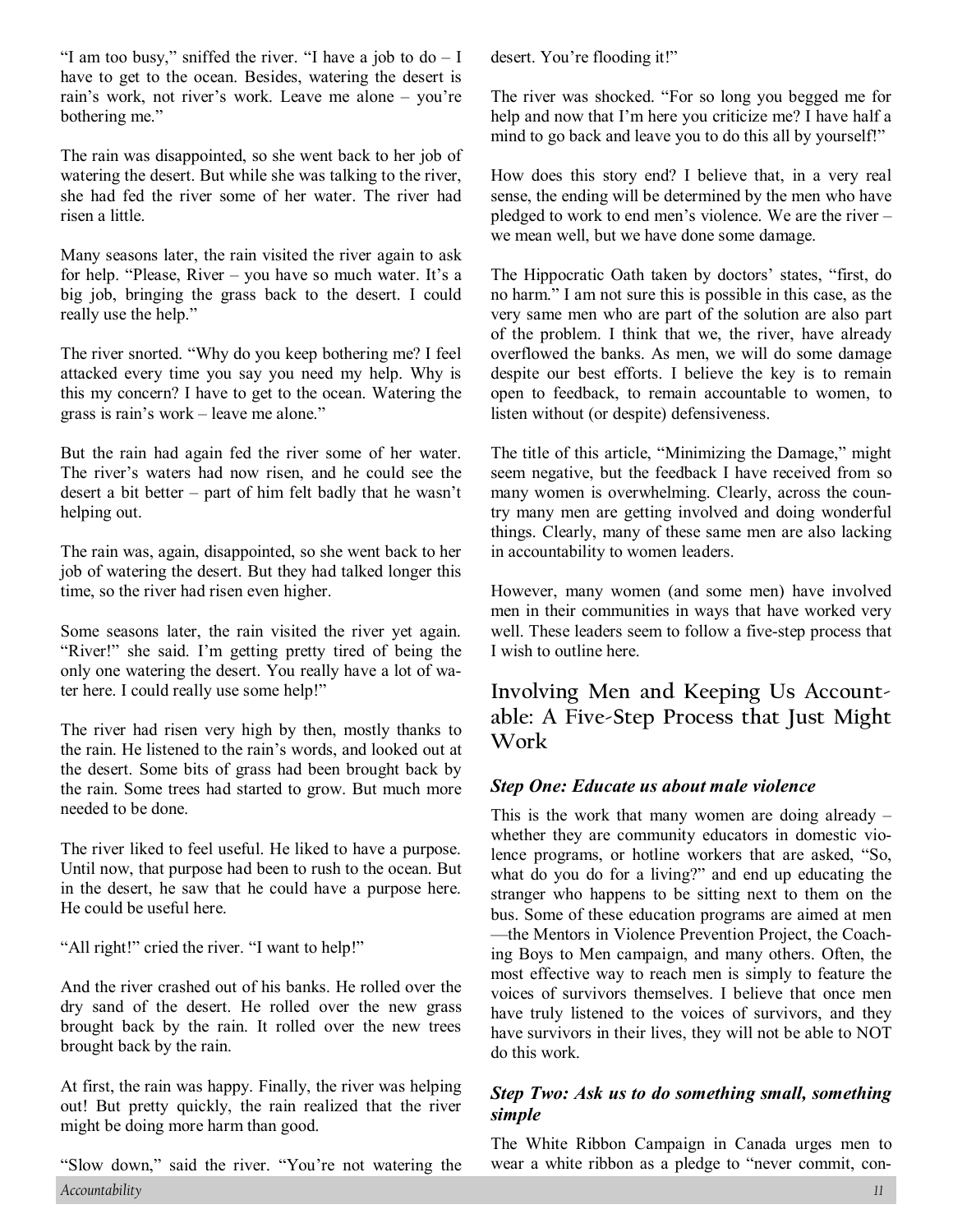done, or remain silent about men's violence against women." The Men's Resource Center for Change and other groups ask men to sign their names to a similar public pledge. College campuses often encourage men to participate in events such as "These Hands Will Not Hurt" or "Walk a Mile in Her Shoes."

None of these efforts are very difficult, and some men will complete these projects and do nothing else. Yet for others (as it was for me), it will be the first step in a lifetime involvement.

#### *Step Three: Ask us to learn more*

Ask us to sign up for your agency's volunteer advocate training (if such trainings accept men). Some trainings are 40 hours or more. Men will use that time to learn about the issue, meet others who are working for the same thing, and begin to build relationships of accountability with feminist women leaders.

Some colleges offer classes on men's violence against women, or will give credit for men (and women) to attend an agency's volunteer training. This helps busy students and folks who do not yet prioritize these issues in their lives.

Not all of the men who agree to the Step Two activities will agree to attend a volunteer training. Many men will help; however, only "when you need it." These men are still important – keep them on a mailing list and ask them to help as often as they can (manufacture things for them to do, even). Some states are developing statewide Men's Initiatives and have active email lists – Minnesota and Massachusetts among them. For many men, continued involvement with Step Two level activities will someday get them to "graduate" to Step Three and make that bigger commitment.

Most of our movement's volunteer trainings cover more than just the surface level. My first volunteer training was where I learned that, for example, battering was not simply an individual "bad" man committing physical abuse because he was sick or crazy. I learned that the real root of battering is a society that favored my gender – sexism, racism, homophobia, rigid gender role expectations, institutionalized power, and privilege of some groups over others. Battering, I learned, was one person choosing to establish a pattern of coercive power and control over another. Sexism and other forms of oppression influenced this person's choice, but in the end, it was that person's choice to abuse.

It was at this point that I realized that I had much more in common with these "bad men" than I was comfortable with. It was at this point that I realized that some of my behaviors in college, for example, were certainly on the continuum of violence. The men in your volunteer trainings might be realizing the same things – this might scare them off, or it might bring them to a deeper level of commitment to challenge violence not just in the world, but in themselves as well.

#### *Step Four: Mentor us*

Invite us to conferences – what an inspiring place to meet our movement's founding mothers! To meet others who are passionate about doing this work! It was at conferences (especially the NCADV conference) where I met and listened to Suzanne Pharr, Ellen Pence, and many others.

Conferences might feel scary at first to these men – they did to me. I had heard the stereotype of "man-hating feminists" and worried about how I would be accepted. Yet from the very first conference, I was more than accepted – I was invited, encouraged, and welcomed. Yes, when I said or did something sexist, I was called on it. Initially I reacted with defensiveness and felt attacked, but after a while, I realized this feedback was a gift, and now I try to treat it as such.

Some men new (and not new) to this work might react to feedback with defensiveness. Hopefully, these men will get over it, perhaps with support and encouragement from other men who do this work. But if, by Step Four, men are not willing to take feedback from women's leaders, their involvement and leadership potential should be reconsidered.

#### *Step Five: Encourage us to take leadership*

We may *think* we are ready to take leadership right from the beginning! However, we should probably wait to do so until we know more about the issue. Even at this point, we will still make mistakes, but by now, we have set up a relationship of accountability with feminist women.

The leadership we take might even be to do the same educational work that taught us back at Step One—so the steps actually become a cycle! Moreover, the Step One activities might bring more men on board, at which point we can ask them to do some Step Two activities, and so forth.

#### **The Future**

The "2008 Call To Action Statement By Those Aspiring To Be Allies to Women of Color Advocates and Activists" states the following:

> We all agree…that one does not get to label oneself an ally nor should one be fooled into believing that the journey to becoming an ally is finite. In fact, as one